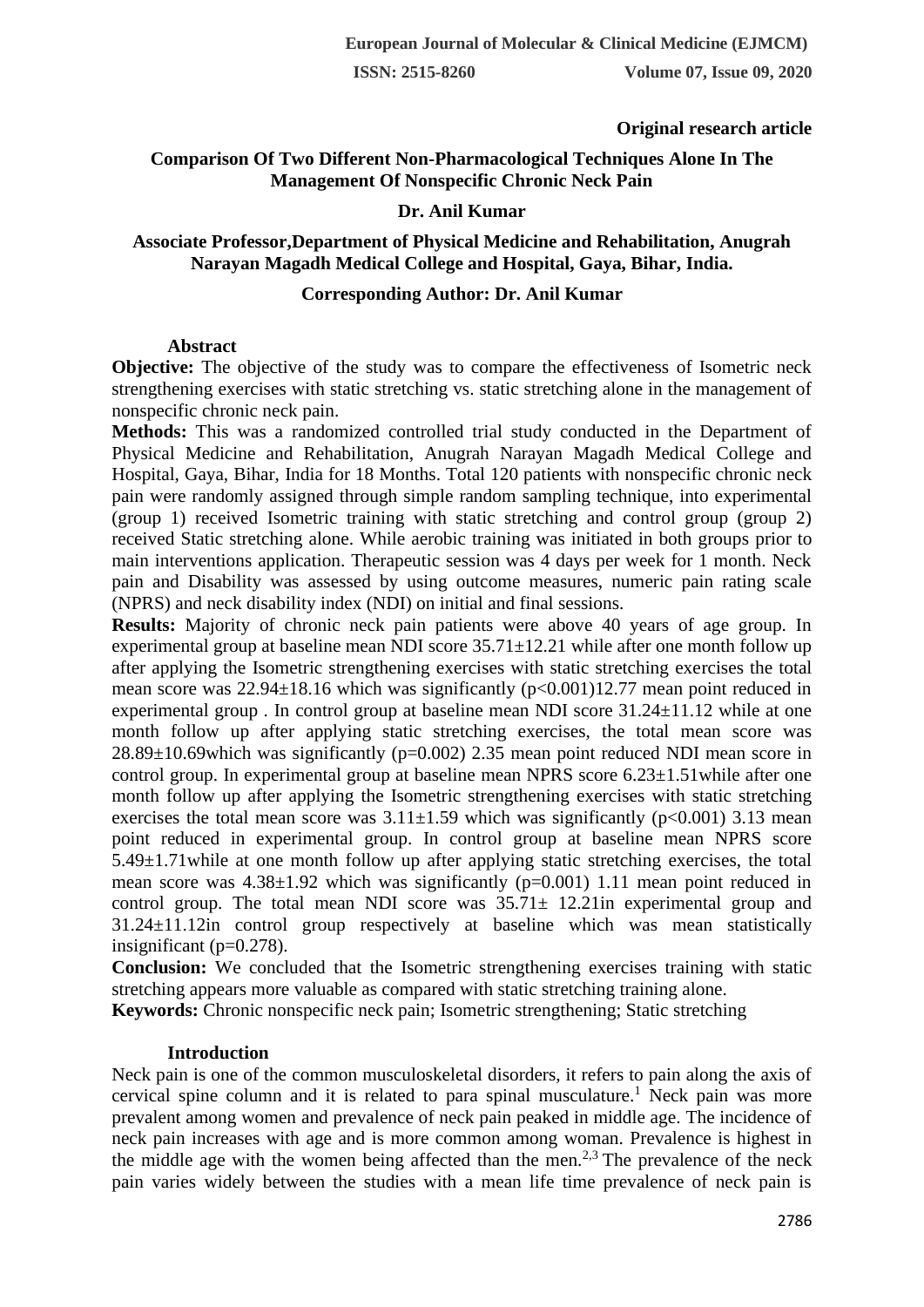**ISSN: 2515-8260 Volume 07, Issue 09, 2020**

48.5%.Global Burden of Disease of study 2010 study neck pain ranked 4th highest in terms of Disability.<sup>4</sup> Most of the patients who present with neck pain have nonspecific neck pain where the symptoms have a postural or mechanical basis, etiological factors are poorly understood and usually multifactorial including poor posture, anxiety, depression sport or occupational activities. Neck pain after whiplash injury also fits into this category, provides no bone injuries or neurological deficits is present.<sup>5</sup> The neck moves more than 600 times each hour whether one in a sleep or awake. The cervical spine is subject to stress and strain with daily activities such as sitting, lying in the supine or prone, speaking, rising, walking, turning, and gesturing.<sup>6</sup> Most of the episodes of chronic neck pain are due to muscle strain/other tissue sprain. This type of injury can be caused by sudden force (such as an accident) or from strain the neck (such as stiff neck from sleeping in wrong position).<sup>7</sup> Causes associated with neck pain muscle tightness, muscle strain, ligamentous strain, bad postural habits, disc prolapsed, trauma, tumors, inflamemation and the risk factors include flexion of the neck, sitting posture, heavy lifting. In office workers, history of neck complaints, Pain started after duration of employment and, high muscular tension.<sup>8</sup> Stretching is one way that is often done to reduce discomfort due to pain in the muscles of the neck and shoulders. Stretching provides benefits to strengthen the muscles of the neck and shoulders, increases flexibility and movement of the neck muscles, increases blood flow to the muscles, increases production energy, reduce pain and are relatively easy to do and do not require special time and place. Research conducted by Sowmya et al. in patients with non-specific chronic neck pain showed an isometric stretching technique as effective as dynamic or isotonic stretching to reduce non-specific neck pain.<sup>9</sup> various types of exercise therapy have been used in the management of nonspecific chronic neck pain. Such as, Isometric, stretching and aerobic exercises. The objective of the study was to compare the effectiveness of Isometric neck strengthening exercises with static stretching vs. static stretching alone in the management of nonspecific chronic neck pain.

### **Materials and Methods**

This was a randomized controlled trial study conducted in the Department of Physical Medicine and Rehabilitation, Anugrah Narayan Magadh Medical College and Hospital, Gaya, Bihar, India for 18 months.

### **Inclusion criteria**

- Non-Specific Chronic Neck pain>3 months. **Exclusion criteria**
- History of surgery at cervical spine and shoulder area
- Neck pain due to any specific pathology,
- Any neurological deficits/instability
- Acute neck pain
- Spinal stenosis
- Whiplash diseases
- Osteoporosis

### **Methodology**

Total 120 patients with nonspecific chronic neck pain were randomly assigned through simple random sampling technique, into experimental (group 1) received Isometric training with static stretching and control group (group 2) received Static stretching alone. While aerobic training was initiated in both groups prior to main interventions application. Therapeutic session was 4 days per week for 1 month. Neck pain and Disability was assessed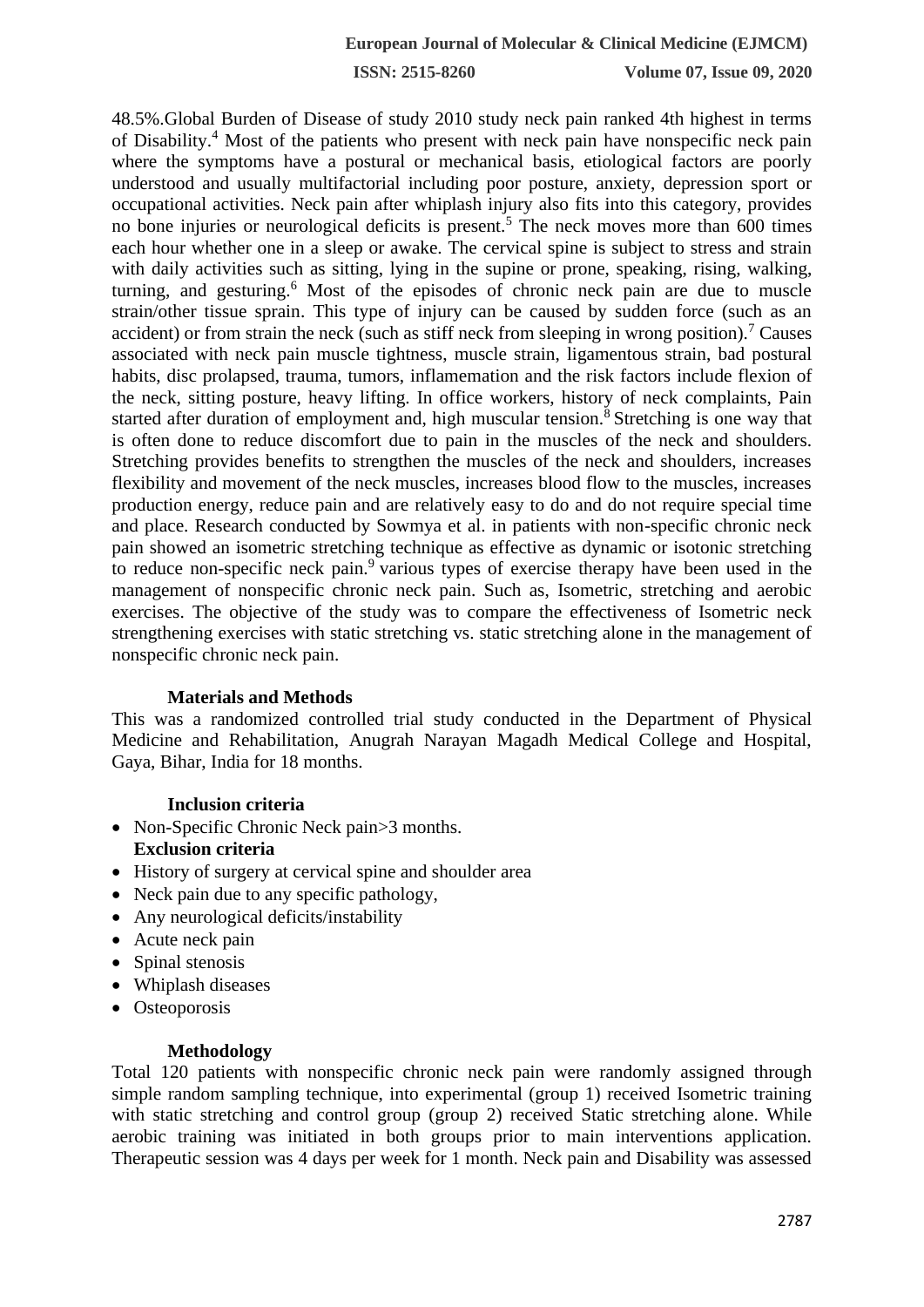by using outcome measures, numeric pain rating scale (NPRS) and neck disability index (NDI) on initial and final sessions.

## **Statistical analysis**

The recorded data was compiled entered in a spreadsheet computer program (Microsoft Excel 2010) and then exported to data editor page of SPSS version 20 (SPSS Inc., Chicago, Illinois, USA). Descriptive statistics included computation of percentages, means and standard deviations were calculated. Statistical test applied for the analysis was chi-square test and Paired t-test. Level of significance was set at p≤0.05.

# **Results**

Demographic characteristics of experimental and control groups mention (Table 1). Majority of chronic neck pain patients were above 40 years of age group. In experimental group at baseline mean NDI score  $35.71 \pm 12.21$  while after one month follow up after applying the Isometric strengthening exercises with static stretching exercises the total mean score was 22.94  $\pm$  18.16 which was significantly (p<0.001) 12.77 mean point reduced in experimental group (Table 2). In control group at baseline mean NDI score  $31.24 \pm 11.12$  while at one month follow up after applying static stretching exercises, the total mean score was  $28.89 \pm$ 10.69which was significantly (p=0.002) 2.35 mean point reduced NDI mean score in control group. In experimental group at baseline mean NPRS score  $6.23 \pm 1.51$  while after one month follow up after applying the Isometric strengthening exercises with static stretching exercises the total mean score was  $3.11 \pm 1.59$  which was significantly (p<0.001) 3.13 mean point reduced in experimental group. In control group at baseline mean NPRS score  $5.49 \pm 1$ 1.71while at one month follow up after applying static stretching exercises, the total mean score was  $4.38 \pm 1.92$  which was significantly (p=0.001) 1.11 mean point reduced in control group.

| <b>Parameter</b> | <b>Experimental group N=60</b> | $\frac{6}{9}$ | Control group $N=60$ | $\frac{6}{6}$ |
|------------------|--------------------------------|---------------|----------------------|---------------|
| <b>Gender</b>    |                                |               |                      |               |
| Male             | 24                             | 40            | 27                   | 45            |
| Female           | 36                             | 60            | 33                   | 55            |
| Age in years     |                                |               |                      |               |
| Below 30         | 10                             | 16.67         | 13                   | 21.67         |
| $30 - 40$        | 28                             | 46.67         | 18                   | 30            |
| Above 40         | 22                             | 36.66         | 29                   | 48.33         |

**Table 1: Demographic profile of the experimental and control group**

Comparing both groups findings: The total mean NDI score was  $35.71 \pm 12.21$ in experimental group and  $31.24 \pm 11.12$  in control group respectively at baseline which was mean statistically insignificant ( $p=0.278$ ). After one month follow up, the total mean NDI score was  $22.94 \pm 18.16$  in experimental group and  $28.89 \pm 10.69$  in control group which was mean 5.95 point significantly lower than control group (0.039). The total mean NPRS score was  $6.23 \pm 1.51$  in experimental group and  $5.49 \pm 1.71$  in control group respectively at baseline which was statistically insignificant (p=0.425). After one month follow up, the total mean NPRS score was  $3.11 \pm 1.59$ in experimental group and  $4.38 \pm 1.92$ in control group which was mean 1.27 point significantly lower than control group ( $p=0.027$ ).

 $\overline{\phantom{a}}$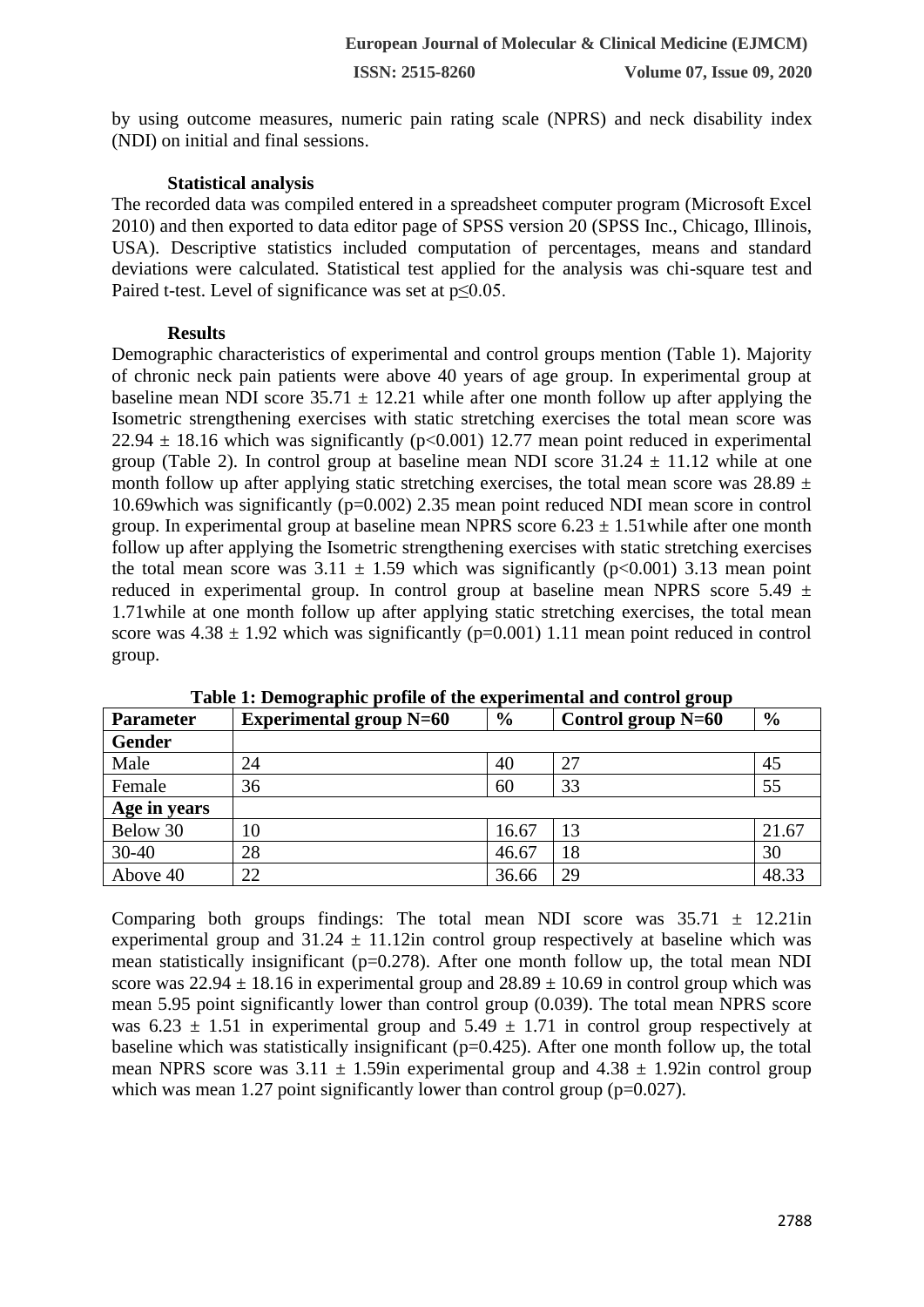**ISSN: 2515-8260 Volume 07, Issue 09, 2020**

|                           | <b>Baseline score</b> | After 1 month follow up | <b>Result</b> | P -value  |
|---------------------------|-----------------------|-------------------------|---------------|-----------|
| <b>Experimental group</b> | $NDI=35.71 \pm 12.21$ | $22.94 \pm 18.16$       | 12.77         | p<0.00    |
| Control group             | $NDI=31.24 \pm 11.12$ | $28.89 \pm 10.69$       | 2.35          | $p=0.002$ |
| <b>Experimental group</b> | NPRS= $6.23 \pm 1.51$ | $3.11 \pm 1.59$         | 3.13          | p<0.001   |
| Control group             | NPRS= $5.49 \pm 1.71$ | $4.38 \pm 1.92$         | 1.11          | $p=0.001$ |

**Table 2: NDI and NPRS pre and post values in experimental and control groups.**

Test applied: paired t-test

#### **Discussion**

This study demonstrated that there was significant improvement in neck pain, range of motion and functional activities in the experimental group as compared with the control group. The results of this study exposed facts that both of the isometric strengthening exercises with static stretching and static stretching alone were effective in relieving pain and disability in chronic neck pain patients. Present study confirmed the previous information showing the burden of musculoskeletal problems in the community that was 77%, and in other local study neck pain prevalence was 72% which is more consistent to our study.<sup>10,11</sup> Regarding age factor most participants in our study presented with neck pain were aged below 40 years which showed consistency with the two studies showing peak age of neck pain between 20 and 45 years. Hence their results are consistent with our study and proved that this particular age duration participants with neck pain were due to high work stress and ultimate muscle fatigue. This current study clearly demonstrated significant improvement in pain NPRS and Disability NDI in both groups. Marked improvement in experimental group possibly may be due to rapid hypoalgesia effects of isometric exercises with stretching exercises and is generally consistent with the proposed mechanism of action for Isometric exercises and is used to treat somatic dysfunction that result in cervical pain and restricted full range of motion.<sup>12</sup> Secondly the isometric neck strengthening program was effective because literature suggested that in neck pain patients the neck musculature strength decreases 20%-50%.<sup>13</sup> Kraut and Anderson found that neck flexors strength values were significantly reduced in women with chronic neck pain. Silverman et al. and Barton and Hayes showed that lower neck extensor muscle performance decreases in patients with chronic neck pain, also weakness of rotator muscles were noted in neck pain; however, it is unclear whether muscle weakness is the cause or result of neck pain. In our study it was observed that stretching has marked effects on major population of our research sample size but younger females patients were noted with discomfort and acute soreness while males with

4<sup>th</sup> decades showed opposite response to female genders with stretching exercises and it is evident from literature that major cause of neck pain in females population was muscular weakness, further more literature showed that stretching had an individuality response and muscle extensibility is still debated either it is real or apparent in nature and other suggested the effectiveness of stretching exercises for extensibility and decreasing pain and discomfort in individuals without neurological disabilities.<sup>14-16</sup> Some studies showed that stretching causes changes in passive mechanical properties of muscles but this concept is less consistent in view of some researchers. In this research study both groups were also trained with general fitness training (GFT) by using treadmills and stationary leg bicycle before interventional exercises, with aerobic activities muscles were oxygenated and tissue warm up was induced, this phenomenon was supported from literature which stated that heat generation in muscular tissues are more durable and effective as compared to heating tissue with modalities.<sup>17</sup> Our research was also supported from other studies which showed that GFT also decreased pain development during repetitive activities, same study confirmed that 10 weeks interventional general fitness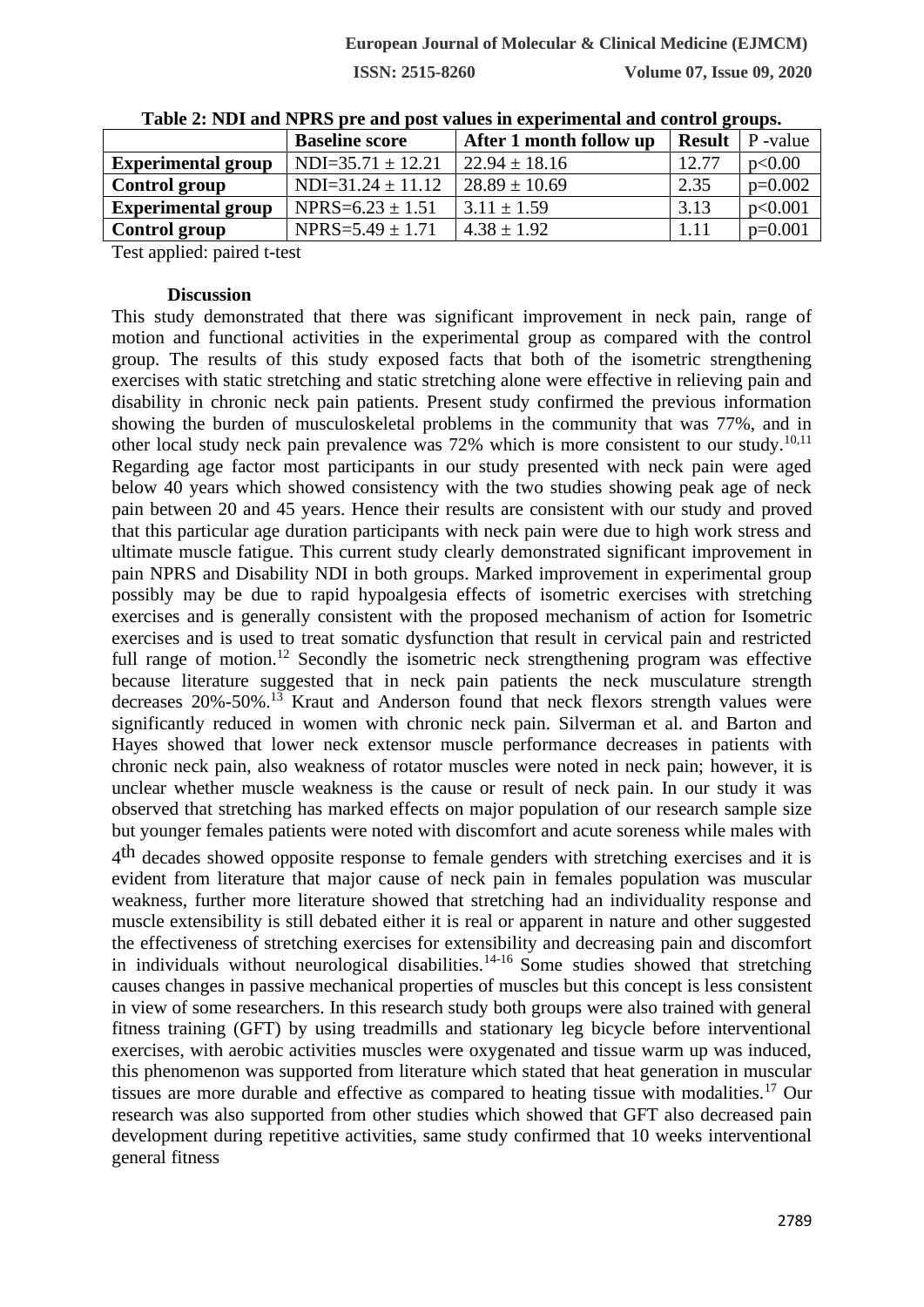training improved oxygenation of painful trapezius muscles during repetitive tasks.<sup>18</sup> Aerobic training decreases neck pain but no change in local pain over a prolonged period, aerobic training may be related to the release of B-endorphin, increase in core temperature and increase in trapezius muscle oxygenation for that muscle training is substantial to decrease the pain. $^{19}$ 

## **Conclusion**

We concluded that the Isometric strengthening exercises training with static stretching appears more valuable as compared with static stretching training alone.

# **Reference**

- 1. Raja Rao. Pathophysiology, Natural History, and Clinical Evaluation Neck Pain, Cervical Radiculopathy, and Cervical Myelopathy. J Bone Joint Surg Am.8 4:1872- 1881, 2002.
- 2. Jyotsna.m, Viswanath reddy.a, Madhavi. K et al. Effectiveness of integrated neuromuscular inhibitory technique (init) on pain, range of motion and functional abilities in subjects with mechanical neck pain. International Journal of Pharmaceutical Research and Bioscience.2014; 3(2):32-41.
- 3. Makela.M, Heliovaara.M, Sievers.K et al. Prevalence, Determinants and consequences of chronic neck pain in Finland. American Journal of Epidemiology. 1991; 134:1356– 1367.
- 4. Hoy d, March l, Woolf A, Blyth et al. The global burden of neck pain: estimates from the global burden of disease 2010 study. Ann Rheum Dis. 2014;73(7):1309-15.
- 5. Allen binder. Cervical spondylosis and neck pain. BMJ. 2007 Mar 10; 334(7592): 527– 531.
- 6. Kenneth. K Nakano. Kelly's text book of rheumatology 6th Ed.
- 7. JohnHeller,M.D. Introduction to types of neck pain. www.spine\_ health.com April 2001. vol7no 4 (2013) page29\_33.
- 8. Cote P, Cassidy JD, Carroll L. The factors associated with neck pain and its related disability in the Saskatchewan population. Spine 2000;25:1109-17.
- 9. M.V S. Isometric neck exercises versus dynamic neck exercises in chronic neck pain; 2014.
- 10. Sabeen F, Bashir MS, Hussain SI, Ehsan S. Prevalence of neck pain in computer users. Annals of KEMU. 2013;19(2):137-143.
- 11. O'Leary S, Falla D, Hodges PW, Jull G, Vicenzino B. Specific therapeutic exercise of the neck induces immediate local hypoalgesia. J Pain. 2007;8(11):832-839.
- 12. Häkkinen A, Salo P, Tarvainen U, Wiren K, Ylinen J. Effect of manual therapy and stretching on neck muscle strength and mobility in chronic neck pain. J Rehabil Med. 2007;39(7):575-579.
- 13. CagnieB, Cools A, De Loose V, Cambier D, Danneels L. Differences in isometric neck muscle strength between healthy controls and women with chronic neck pain: The use of a reliable measurement. Arch Phys Med Rehabil. 2007;88(11):1441-1445.
- 14. Ylinen J, Salo P, Nykänen M, Kautiainen H, Häkkinen A. Decreased isometric neck strength in women with chronic neck pain and the repeatability of neck strength measurements. Arch Phys Med Rehabil. 2004;85(8):1303-1308.
- 15. Law RY, Harvey LA, Nicholas MK, Tonkin L, De Sousa M, Finniss DG. Stretch exercises increase tolerance to stretch in patients with chronic musculoskeletal pain: A randomized controlled trial. Phys Ther. 2009; 89(10):1016-1026.
- 16. Hertling D, Kessler RM. Management of common musculoskeletal disorders: Physical therapy principles and methods: Lippincott Williams & Wilkins; 2006.